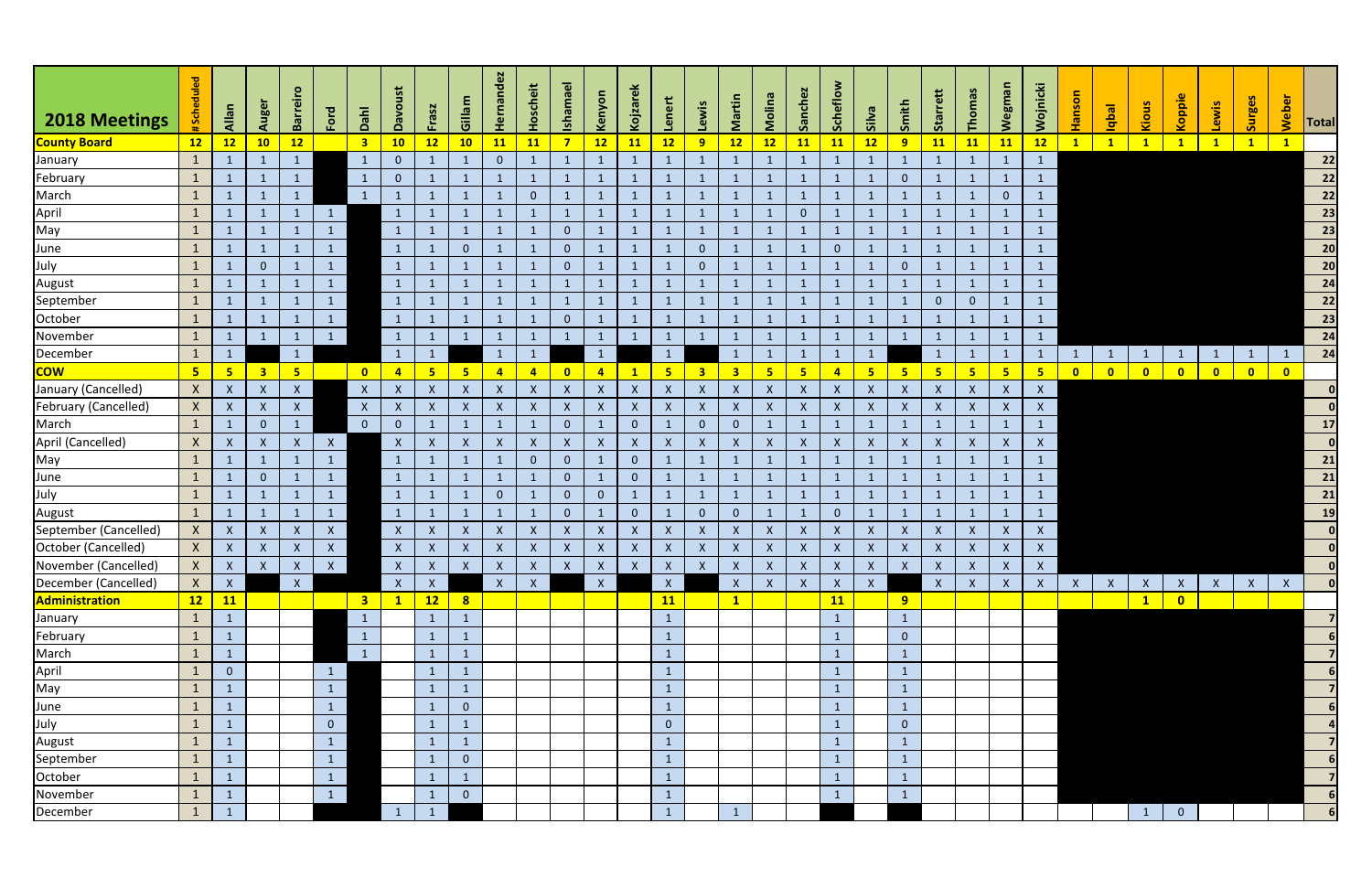| 2018 Meetings                                            | #Scheduled   | Allan          | Auger          | Barreiro                           | Ford                                    | Dahl                    | Davoust        | Frasz          | Gillam | Hernandez    | Hoscheit | <b>Ishamael</b> | Kenyon         | <b>Kojzarek</b> | Lenert         | Lewis | Martin         | Molina         | Sanchez      | Scheflow | silva | Smith            | Starrett       | Thomas | <b>Wegman</b>   | <b>Nojnicki</b> | <b>Hanson</b> | <b>Ieqbi</b> | Kious                   | Koppie       | Lewis | Surges       | Weber           | Total           |
|----------------------------------------------------------|--------------|----------------|----------------|------------------------------------|-----------------------------------------|-------------------------|----------------|----------------|--------|--------------|----------|-----------------|----------------|-----------------|----------------|-------|----------------|----------------|--------------|----------|-------|------------------|----------------|--------|-----------------|-----------------|---------------|--------------|-------------------------|--------------|-------|--------------|-----------------|-----------------|
| <b>Agriculture</b>                                       | 11           |                | 8 <sup>1</sup> | 9                                  |                                         |                         |                |                |        |              |          | $\overline{2}$  | 10             |                 |                |       |                | 9 <sup>°</sup> | 11           |          |       | 9                | $\bullet$      |        | $\mathbf{1}$    |                 |               |              | $\overline{\mathbf{1}}$ | $\mathbf{1}$ |       |              |                 |                 |
| January                                                  | $\mathbf{1}$ |                | $\overline{0}$ |                                    |                                         |                         |                |                |        |              |          | $\mathbf{1}$    | $\overline{1}$ |                 |                |       |                | $\overline{0}$ |              |          |       | $\mathbf{1}$     |                |        |                 |                 |               |              |                         |              |       |              |                 |                 |
| February                                                 | $\mathbf{1}$ |                | $\mathbf{1}$   |                                    |                                         |                         |                |                |        |              |          | $\mathbf{1}$    | $\mathbf{1}$   |                 |                |       |                | $\mathbf{1}$   |              |          |       | $\overline{0}$   |                |        |                 |                 |               |              |                         |              |       |              |                 |                 |
| March                                                    | $\mathbf{1}$ |                | $\mathbf{1}$   |                                    |                                         |                         |                |                |        |              |          | $\overline{0}$  | $\mathbf{1}$   |                 |                |       |                | $\mathbf{1}$   |              |          |       | $\mathbf{1}$     |                |        |                 |                 |               |              |                         |              |       |              |                 |                 |
|                                                          | $\mathbf{1}$ |                | $\mathbf{1}$   |                                    |                                         |                         |                |                |        |              |          | $\overline{0}$  | $\mathbf{1}$   |                 |                |       |                | $\mathbf{1}$   |              |          |       | $\mathbf{1}$     |                |        |                 |                 |               |              |                         |              |       |              |                 |                 |
| April<br>May                                             | $\mathbf{1}$ |                | $\overline{0}$ |                                    |                                         |                         |                |                |        |              |          | $\overline{0}$  | $\mathbf{1}$   |                 |                |       |                | $\mathbf{1}$   |              |          |       | $\mathbf{1}$     |                |        |                 |                 |               |              |                         |              |       |              |                 |                 |
|                                                          | $\mathbf{1}$ |                | $\mathbf{1}$   | $\mathbf{1}$                       |                                         |                         |                |                |        |              |          | $\overline{0}$  | $\mathbf{1}$   |                 |                |       |                | $\mathbf{1}$   |              |          |       | $\mathbf{1}$     |                |        |                 |                 |               |              |                         |              |       |              |                 |                 |
|                                                          | $\mathbf{1}$ |                | $\mathbf{1}$   | $\overline{0}$                     |                                         |                         |                |                |        |              |          | $\overline{0}$  | $\mathbf{1}$   |                 |                |       |                | $\mathbf{1}$   |              |          |       | $\mathbf{1}$     |                |        |                 |                 |               |              |                         |              |       |              |                 |                 |
| June<br>July<br>August                                   | $\mathbf{1}$ |                | $\mathbf{1}$   |                                    |                                         |                         |                |                |        |              |          | $\overline{0}$  | $\mathbf{1}$   |                 |                |       |                | $\overline{0}$ |              |          |       | $\mathbf{1}$     |                |        |                 |                 |               |              |                         |              |       |              |                 |                 |
| September                                                | $\mathbf{1}$ |                | $\mathbf{1}$   |                                    |                                         |                         |                |                |        |              |          | $\overline{0}$  | $\overline{0}$ |                 |                |       |                | $\mathbf{1}$   |              |          |       | $\mathbf{1}$     |                |        |                 |                 |               |              |                         |              |       |              |                 |                 |
| October                                                  | $\mathbf{1}$ |                | $\mathbf{1}$   | $\mathbf{1}$                       |                                         |                         |                |                |        |              |          | $\overline{0}$  | $\mathbf{1}$   |                 |                |       |                | $\mathbf{1}$   |              |          |       | $\mathbf{1}$     |                |        |                 |                 |               |              |                         |              |       |              |                 |                 |
| November (Cancelled)                                     | $\mathsf{X}$ |                | $\mathsf X$    | $\pmb{\mathsf{X}}$                 |                                         |                         |                |                |        |              |          | $\mathsf{X}$    | $\mathsf{X}$   |                 |                |       |                | $\mathsf X$    | $\mathsf X$  |          |       | $\boldsymbol{X}$ |                |        |                 |                 |               |              |                         |              |       |              |                 |                 |
| December                                                 | $\mathbf{1}$ |                |                |                                    |                                         |                         |                |                |        |              |          |                 | $\mathbf{1}$   |                 |                |       |                | $\mathbf{1}$   |              |          |       |                  | $\overline{0}$ |        |                 |                 |               |              |                         |              |       |              |                 |                 |
| Development                                              | 12           |                | 11             | 12                                 | 8                                       | $\overline{\mathbf{3}}$ |                | <b>11</b>      |        |              |          |                 | <b>11</b>      | 11              | 11             |       | 10             |                |              |          |       | 10               |                |        |                 | $\mathbf{1}$    | $\mathbf{1}$  |              |                         |              |       | $\vert$ 1    | $\mathbf{1}$    |                 |
| January                                                  | $\mathbf{1}$ |                | $\mathbf{1}$   | $\mathbf{1}$                       |                                         | $\mathbf{1}$            |                | $\mathbf{1}$   |        |              |          |                 | $\mathbf{1}$   | $\mathbf{1}$    | $\mathbf{1}$   |       | $\mathbf{1}$   |                |              |          |       | $\mathbf{1}$     |                |        |                 |                 |               |              |                         |              |       |              |                 |                 |
| February                                                 | $\mathbf{1}$ |                | $\mathbf{1}$   | $\mathbf{1}$                       |                                         | $\mathbf{1}$            |                | $\mathbf{1}$   |        |              |          |                 | $\mathbf{1}$   | $\mathbf{1}$    | $\mathbf{1}$   |       | $\mathbf{1}$   |                |              |          |       | $\overline{0}$   |                |        |                 |                 |               |              |                         |              |       |              |                 |                 |
| March                                                    | $\mathbf{1}$ |                | $\mathbf{1}$   |                                    |                                         | $\mathbf{1}$            |                | $\mathbf{1}$   |        |              |          |                 | $\mathbf{1}$   | $\mathbf{1}$    | $\mathbf{1}$   |       | $\mathbf{1}$   |                |              |          |       | $\mathbf{1}$     |                |        |                 |                 |               |              |                         |              |       |              |                 |                 |
|                                                          | $\mathbf{1}$ |                | $\mathbf{1}$   |                                    | $\mathbf{1}$                            |                         |                | $\mathbf{1}$   |        |              |          |                 | $\mathbf{1}$   | $\mathbf{1}$    | $\mathbf{1}$   |       | $\mathbf{1}$   |                |              |          |       | $\mathbf{1}$     |                |        |                 |                 |               |              |                         |              |       |              |                 |                 |
| April<br>May                                             | $\mathbf{1}$ |                | $\mathbf{1}$   | $\mathbf{1}$                       | $\mathbf{1}$                            |                         |                | $\mathbf{1}$   |        |              |          |                 | $\mathbf{1}$   | $\mathbf{1}$    | $\mathbf{1}$   |       | $\mathbf{1}$   |                |              |          |       | $\mathbf{1}$     |                |        |                 |                 |               |              |                         |              |       |              |                 |                 |
| June<br>July<br>August                                   | $\mathbf{1}$ |                | $\mathbf{1}$   | $\mathbf{1}$                       | $\mathbf{1}$                            |                         |                | $\mathbf{1}$   |        |              |          |                 | $\mathbf{1}$   | $\mathbf{1}$    | $\mathbf{1}$   |       | $\mathbf{1}$   |                |              |          |       | $\mathbf{1}$     |                |        |                 |                 |               |              |                         |              |       |              |                 |                 |
|                                                          | $\mathbf{1}$ |                | $\mathbf{1}$   |                                    | $\mathbf{1}$                            |                         |                | $\mathbf{1}$   |        |              |          |                 | $\mathbf{1}$   | $\mathbf{1}$    | $\mathbf{1}$   |       | $\mathbf{1}$   |                |              |          |       | $\mathbf{1}$     |                |        |                 |                 |               |              |                         |              |       |              |                 | $\vert 9 \vert$ |
|                                                          | $\mathbf{1}$ |                | $\mathbf{1}$   |                                    | $\mathbf{1}$                            |                         |                | $\mathbf{1}$   |        |              |          |                 | $\overline{1}$ | $\mathbf{1}$    | $\mathbf{1}$   |       | $\mathbf 0$    |                |              |          |       | $\mathbf{1}$     |                |        |                 |                 |               |              |                         |              |       |              |                 |                 |
| September<br>October<br>November                         | $\mathbf{1}$ |                | $\mathbf{1}$   |                                    | $\mathbf{1}$                            |                         |                | $\mathbf{1}$   |        |              |          |                 | $\mathbf{1}$   | $\mathbf{1}$    | $\overline{0}$ |       | $\overline{0}$ |                |              |          |       | $\mathbf{1}$     |                |        |                 |                 |               |              |                         |              |       |              |                 |                 |
|                                                          | $\mathbf{1}$ |                | $\mathbf{1}$   |                                    | $\mathbf{1}$                            |                         |                | $\mathbf 1$    |        |              |          |                 | $\mathbf{1}$   | $\mathbf{1}$    | $\mathbf{1}$   |       | $\mathbf{1}$   |                |              |          |       | $\mathbf{1}$     |                |        |                 |                 |               |              |                         |              |       |              |                 |                 |
|                                                          | $\mathbf{1}$ |                | $\mathbf{1}$   | $\begin{array}{c c} 1 \end{array}$ | $\begin{array}{c} \hline 1 \end{array}$ |                         |                | $\overline{0}$ |        |              |          |                 | $\overline{0}$ | $\vert$ 1       | $\mathbf{1}$   |       | $\mathbf{1}$   |                |              |          |       | $\mathbf{1}$     |                |        |                 |                 |               |              |                         |              |       |              |                 |                 |
| December                                                 | $\mathbf{1}$ |                |                | $\boxed{1}$                        |                                         |                         |                | $\mathbf{1}$   |        |              |          |                 | $\mathbf{1}$   |                 | $\mathbf{1}$   |       | $\mathbf{1}$   |                |              |          |       |                  |                |        |                 | $\mathbf{1}$    | $\mathbf{1}$  |              |                         |              |       | $\mathbf{1}$ | $\mathbf{1}$    | $\vert$ 9       |
| Energy/Environmental                                     | 12           | <b>11</b>      |                | 10                                 |                                         |                         | 11             | $\bullet$      |        | 10           |          |                 | 8              |                 |                |       |                |                | 12           |          |       |                  |                |        | $\overline{11}$ | $\mathbf{1}$    |               |              | $\mathbf{1}$            |              |       |              | $\vert 1 \vert$ |                 |
| January<br>February                                      | $\mathbf{1}$ | $\mathbf{1}$   |                | $\mathbf{1}$                       |                                         |                         | $\mathbf{1}$   |                |        | $\mathbf{0}$ |          |                 | $\mathbf{0}$   |                 |                |       |                |                | $\mathbf{1}$ |          |       |                  |                |        | $\mathbf{1}$    |                 |               |              |                         |              |       |              |                 |                 |
|                                                          | $\mathbf{1}$ | $\mathbf{1}$   |                | $\mathbf{1}$                       |                                         |                         | $\mathbf{1}$   |                |        | $\mathbf{1}$ |          |                 | $\mathbf{1}$   |                 |                |       |                |                |              |          |       |                  |                |        | $\mathbf{1}$    |                 |               |              |                         |              |       |              |                 |                 |
|                                                          | $\mathbf{1}$ | $\mathbf{1}$   |                |                                    |                                         |                         | $\mathbf{1}$   |                |        | $\mathbf{1}$ |          |                 | $\overline{0}$ |                 |                |       |                |                |              |          |       |                  |                |        | $\mathbf{1}$    |                 |               |              |                         |              |       |              |                 | 6               |
|                                                          | $\mathbf{1}$ | $\overline{0}$ |                | $\mathbf{1}$                       |                                         |                         | $\mathbf{1}$   |                |        | $\mathbf{1}$ |          |                 | $\overline{0}$ |                 |                |       |                |                |              |          |       |                  |                |        | $\mathbf{1}$    |                 |               |              |                         |              |       |              |                 |                 |
|                                                          | $\mathbf{1}$ | $\mathbf{1}$   |                | $\vert$ 1                          |                                         |                         | $\mathbf{1}$   |                |        | $\mathbf{1}$ |          |                 | $\mathbf{1}$   |                 |                |       |                |                |              |          |       |                  |                |        | $\mathbf{1}$    |                 |               |              |                         |              |       |              |                 |                 |
|                                                          | $\mathbf{1}$ | $\mathbf{1}$   |                | $\overline{0}$                     |                                         |                         | $\mathbf{1}$   |                |        | $\mathbf{1}$ |          |                 | $\mathbf{1}$   |                 |                |       |                |                |              |          |       |                  |                |        | $\mathbf{1}$    |                 |               |              |                         |              |       |              |                 | 6               |
| March<br>March<br>April<br>May<br>June<br>July<br>August | $\mathbf{1}$ | $\mathbf{1}$   |                |                                    |                                         |                         | $\mathbf{1}$   |                |        | $\mathbf{1}$ |          |                 | $\mathbf{1}$   |                 |                |       |                |                |              |          |       |                  |                |        | $\mathbf{1}$    |                 |               |              |                         |              |       |              |                 | $\overline{7}$  |
|                                                          | $\mathbf{1}$ | $\mathbf{1}$   |                | $\mathbf{1}$                       |                                         |                         | $\mathbf{1}$   |                |        | $\mathbf{1}$ |          |                 | $\mathbf{1}$   |                 |                |       |                |                |              |          |       |                  |                |        | $\mathbf{1}$    |                 |               |              |                         |              |       |              |                 |                 |
| September<br>October                                     | $\mathbf{1}$ | $\mathbf{1}$   |                | $\mathbf{1}$                       |                                         |                         | $\mathbf{1}$   |                |        | $\mathbf{1}$ |          |                 | $\mathbf{1}$   |                 |                |       |                |                | $\mathbf{1}$ |          |       |                  |                |        | $\mathbf{1}$    |                 |               |              |                         |              |       |              |                 | $\overline{7}$  |
|                                                          | $\mathbf{1}$ | $\mathbf{1}$   |                |                                    |                                         |                         | $\mathbf{1}$   |                |        | $\mathbf{1}$ |          |                 | $\mathbf{1}$   |                 |                |       |                |                |              |          |       |                  |                |        |                 |                 |               |              |                         |              |       |              |                 |                 |
| November                                                 | $\mathbf{1}$ | $\mathbf{1}$   |                | $\overline{0}$                     |                                         |                         | $\overline{0}$ |                |        | $\mathbf{1}$ |          |                 | $\mathbf{1}$   |                 |                |       |                |                |              |          |       |                  |                |        |                 |                 |               |              |                         |              |       |              |                 |                 |
| December                                                 | $\mathbf{1}$ | $\mathbf{1}$   |                | $\mathbf{1}$                       |                                         |                         | $\mathbf{1}$   |                |        |              |          |                 |                |                 |                |       |                |                | $\mathbf{1}$ |          |       |                  |                |        |                 | $\vert$ 1       |               |              | $\mathbf{1}$            |              |       |              | $\mathbf{1}$    | 7 <sup>1</sup>  |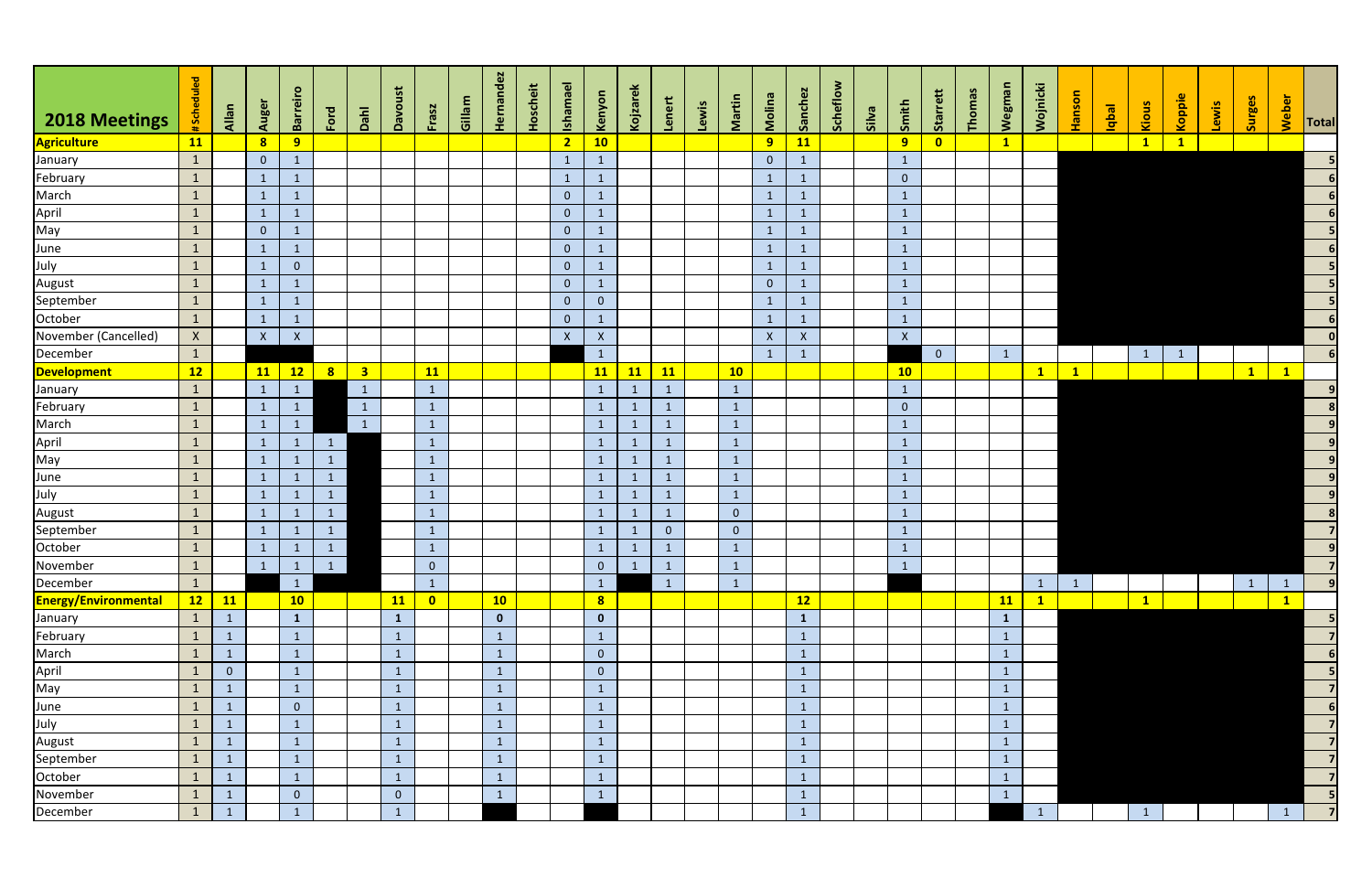| 2018 Meetings         | #Scheduled   | Allan          | Auger | Barreiro     | Ford            | Dahl                    | Davoust | Frasz        | Gillam         | Hernandez    | Hoscheit       | <b>Ishamael</b> | Kenyon       | Kojzarek       | Lenert          | Lewis | Martin         | Molina | Sanchez        | Scheflow                | silva          | Smith          | Starrett       | Thomas         | Wegma          | Wojnicki     | <b>C</b><br><b>Hanso</b> | <b>Isdpl</b> | Kious | Koppie | Lewis          | Surges         | Weber        | Total                                                                         |
|-----------------------|--------------|----------------|-------|--------------|-----------------|-------------------------|---------|--------------|----------------|--------------|----------------|-----------------|--------------|----------------|-----------------|-------|----------------|--------|----------------|-------------------------|----------------|----------------|----------------|----------------|----------------|--------------|--------------------------|--------------|-------|--------|----------------|----------------|--------------|-------------------------------------------------------------------------------|
| <b>Executive</b>      | 12           | <b>11</b>      |       |              | 8 <sup>1</sup>  | $\overline{2}$          |         | 12           | 9              | 11           | 11             |                 | $\mathbf{1}$ | <b>11</b>      | 12              |       | 12             |        | $\mathbf{1}$   | 11                      | 8              | 6 <sup>1</sup> | 9              | $\bullet$      | 10             | $\mathbf{1}$ | $\mathbf{1}$             | $\mathbf{1}$ |       |        | $\mathbf{1}$   | $\mathbf{1}$   | $\mathbf{1}$ |                                                                               |
| January               | $\mathbf{1}$ | $\mathbf{1}$   |       |              |                 | $\mathbf{1}$            |         | $\mathbf{1}$ | $\mathbf{1}$   | $\mathbf{1}$ | $\mathbf{1}$   |                 |              | $\mathbf{1}$   | $\mathbf{1}$    |       | $\mathbf{1}$   |        |                | $\mathbf{1}$            | $\overline{0}$ | $\mathbf{1}$   | $\overline{0}$ |                | $\overline{0}$ |              |                          |              |       |        |                |                |              | 11                                                                            |
| February              | $\mathbf{1}$ | $\mathbf{1}$   |       |              |                 | $\overline{0}$          |         | $\mathbf{1}$ | $\mathbf{1}$   | $\mathbf{1}$ | $\mathbf{1}$   |                 |              | $\mathbf{1}$   | $\mathbf{1}$    |       | $\mathbf{1}$   |        |                | $\mathbf{1}$            | $\mathbf{1}$   | $\overline{0}$ | -1             |                | $\mathbf{1}$   |              |                          |              |       |        |                |                |              |                                                                               |
| March                 | $\mathbf{1}$ | $\mathbf{1}$   |       |              |                 | $\mathbf{1}$            |         | $\mathbf{1}$ | $\overline{0}$ | $\mathbf{1}$ |                |                 |              | $\mathbf{1}$   | $\mathbf{1}$    |       | $\mathbf{1}$   |        |                | $\mathbf{1}$            |                | $\overline{0}$ |                |                | $\mathbf{1}$   |              |                          |              |       |        |                |                |              | $\begin{array}{c}\n\hline\n12 \\ \hline\n12 \\ \hline\n14\n\end{array}$       |
| April                 | $\mathbf{1}$ | $\mathbf{1}$   |       |              | $\mathbf{1}$    |                         |         | $\mathbf{1}$ | $\mathbf{1}$   | $\mathbf{1}$ |                |                 |              | $\mathbf{1}$   |                 |       | $\mathbf{1}$   |        |                | $\mathbf{1}$            |                | $\mathbf{1}$   |                |                | $\mathbf{1}$   |              |                          |              |       |        |                |                |              |                                                                               |
| May                   | $\mathbf{1}$ | $\mathbf{1}$   |       |              | $\mathbf{1}$    |                         |         | -1           | $\mathbf{0}$   | $\mathbf{1}$ | $\mathbf{1}$   |                 |              | $\vert$ 1      | $\mathbf{1}$    |       | $\mathbf{1}$   |        |                | $\mathbf{1}$            | $\mathbf{1}$   | $\overline{0}$ |                |                | $\mathbf{1}$   |              |                          |              |       |        |                |                |              | $\overline{\mathbf{12}}$                                                      |
| June                  | $\mathbf{1}$ | $\mathbf{1}$   |       |              | $\mathbf{1}$    |                         |         | $\mathbf{1}$ | $\mathbf{1}$   | $\mathbf{1}$ | $\mathbf{1}$   |                 |              | $\mathbf{1}$   | $\mathbf{1}$    |       | $\mathbf{1}$   |        |                | $\mathbf{1}$            | $\mathbf{1}$   | $\mathbf{1}$   | $\mathbf 1$    |                | $\mathbf{1}$   |              |                          |              |       |        |                |                |              | $\begin{array}{r} \hline \phantom{1}14 \\ \hline 11 \\ \hline 13 \end{array}$ |
| July                  | $\mathbf{1}$ | $\mathbf{1}$   |       |              | $\mathbf{1}$    |                         |         | $\mathbf{1}$ | $\mathbf{1}$   | $\mathbf{1}$ | 1              |                 |              | $\mathbf{1}$   | $\mathbf{1}$    |       | $\mathbf{1}$   |        |                | $\overline{0}$          | $\overline{0}$ | $\mathbf{0}$   |                |                | $\mathbf{1}$   |              |                          |              |       |        |                |                |              |                                                                               |
| August                | $\mathbf{1}$ | $\overline{0}$ |       |              | $\mathbf{1}$    |                         |         | $\mathbf{1}$ | $\mathbf{1}$   | $\mathbf{1}$ |                |                 |              | $\mathbf{1}$   | $\mathbf{1}$    |       | $\mathbf{1}$   |        |                | $\mathbf{1}$            |                | $\mathbf{1}$   |                |                | $\mathbf{1}$   |              |                          |              |       |        |                |                |              |                                                                               |
| September             | $\mathbf{1}$ | $\mathbf{1}$   |       |              | $\mathbf{1}$    |                         |         |              | $\mathbf{1}$   | $\mathbf{1}$ |                |                 |              | $\mathbf{1}$   |                 |       | $\mathbf{1}$   |        |                | $\mathbf{1}$            |                | $\mathbf{1}$   | $\overline{0}$ |                | $\mathbf{1}$   |              |                          |              |       |        |                |                |              | $\begin{array}{c c}\n\hline\n & 13 \\ \hline\n & 11\n\end{array}$             |
| October               | $\mathbf{1}$ | $\mathbf{1}$   |       |              | $\vert$ 1       |                         |         | $\mathbf{1}$ | $\mathbf{1}$   | $\mathbf{1}$ | $\overline{0}$ |                 |              | $\mathbf{1}$   | $\mathbf{1}$    |       | $\mathbf{1}$   |        |                | $\mathbf{1}$            | $\overline{0}$ | $\overline{0}$ |                |                | $\mathbf{1}$   |              |                          |              |       |        |                |                |              |                                                                               |
| November              | $\mathbf{1}$ | $\mathbf{1}$   |       |              | $\vert 1 \vert$ |                         |         | -1           | $\mathbf{1}$   | $\mathbf{1}$ | -1             |                 |              | $\mathbf{1}$   | $\mathbf{1}$    |       | $\mathbf{1}$   |        |                | $\mathbf{1}$            |                | $\mathbf{1}$   |                |                | $\mathbf{1}$   |              |                          |              |       |        |                |                |              |                                                                               |
| December              | $\mathbf{1}$ | $\mathbf 1$    |       |              |                 |                         |         | $\mathbf{1}$ |                |              | $\mathbf{1}$   |                 | $\mathbf{1}$ |                | $\mathbf{1}$    |       | $\mathbf{1}$   |        |                | $\mathbf{1}$            |                |                |                | $\overline{0}$ |                | $\mathbf{1}$ | $\overline{1}$           | $\mathbf{1}$ |       |        | $\mathbf{1}$   | $\mathbf{1}$   | $\mathbf{1}$ | 14                                                                            |
| <b>Finance/Budget</b> | <b>11</b>    | <b>11</b>      |       |              |                 |                         |         |              |                |              | 10             |                 |              | 10             | 10              |       |                |        | $\bullet$      | $\overline{\mathbf{z}}$ |                |                | 11             | $\bullet$      | 8              |              |                          | $\bullet$    |       |        |                | $\bullet$      |              |                                                                               |
| January               | $\mathbf{1}$ | $\mathbf{1}$   |       |              |                 |                         |         |              |                |              | $\mathbf{1}$   |                 |              | $\mathbf{1}$   | $\mathbf{1}$    |       |                |        |                | $\mathbf{1}$            |                |                | $\mathbf{1}$   |                | $\overline{0}$ |              |                          |              |       |        |                |                |              |                                                                               |
| February              | $\mathbf{1}$ | $\mathbf{1}$   |       |              |                 |                         |         |              |                |              | $\mathbf{1}$   |                 |              | $\mathbf{1}$   | $\mathbf{1}$    |       |                |        |                | $\overline{0}$          |                |                | $\mathbf{1}$   |                | $\mathbf{1}$   |              |                          |              |       |        |                |                |              |                                                                               |
| March                 | $\mathbf{1}$ | $\mathbf{1}$   |       |              |                 |                         |         |              |                |              | $\mathbf{1}$   |                 |              | $\mathbf{1}$   | $\mathbf{1}$    |       |                |        |                | $\mathbf{1}$            |                |                | $\mathbf{1}$   |                | $\mathbf{1}$   |              |                          |              |       |        |                |                |              |                                                                               |
| April                 | $\mathbf{1}$ | $\mathbf{1}$   |       |              |                 |                         |         |              |                |              | $\mathbf{1}$   |                 |              | $\mathbf{1}$   | $\mathbf{1}$    |       |                |        |                | $\mathbf{1}$            |                |                | $\mathbf{1}$   |                | $\overline{0}$ |              |                          |              |       |        |                |                |              | 6                                                                             |
| May                   | $\mathbf{1}$ | $\mathbf{1}$   |       |              |                 |                         |         |              |                |              | $\mathbf{1}$   |                 |              | $\mathbf{1}$   | $\overline{0}$  |       |                |        |                | $\mathbf{1}$            |                |                | $\mathbf{1}$   |                | $\mathbf{1}$   |              |                          |              |       |        |                |                |              |                                                                               |
| June                  | $\mathbf{1}$ | $\mathbf{1}$   |       |              |                 |                         |         |              |                |              | $\mathbf{1}$   |                 |              | $\mathbf{1}$   | $\mathbf{1}$    |       |                |        |                | $\overline{0}$          |                |                | $\mathbf{1}$   |                | $\mathbf{1}$   |              |                          |              |       |        |                |                |              |                                                                               |
| July                  | $\mathbf{1}$ | $\mathbf 1$    |       |              |                 |                         |         |              |                |              | $\mathbf{1}$   |                 |              | $\mathbf{1}$   |                 |       |                |        |                | $\mathbf{1}$            |                |                | $\mathbf 1$    |                | $\mathbf{1}$   |              |                          |              |       |        |                |                |              |                                                                               |
| August                | $\mathbf{1}$ | $\mathbf{1}$   |       |              |                 |                         |         |              |                |              | $\mathbf{1}$   |                 |              | $\mathbf{1}$   | $\mathbf{1}$    |       |                |        |                | $\overline{0}$          |                |                | $\mathbf{1}$   |                | $\overline{0}$ |              |                          |              |       |        |                |                |              |                                                                               |
| September             | $\mathbf{1}$ | $\mathbf{1}$   |       |              |                 |                         |         |              |                |              | $\mathbf{1}$   |                 |              | $\mathbf{1}$   | $\mathbf{1}$    |       |                |        |                | $\mathbf{1}$            |                |                | $\mathbf{1}$   |                | $\mathbf{1}$   |              |                          |              |       |        |                |                |              |                                                                               |
| October               | $\mathbf{1}$ | $\mathbf{1}$   |       |              |                 |                         |         |              |                |              | $\mathbf{1}$   |                 |              | $\mathbf{1}$   | $\sqrt{1}$      |       |                |        |                | $\mathbf{1}$            |                |                | $\mathbf{1}$   |                | $\mathbf{1}$   |              |                          |              |       |        |                |                |              |                                                                               |
| November              | $\mathbf{1}$ | $\vert$ 1      |       |              |                 |                         |         |              |                |              | $\overline{0}$ |                 |              | $\overline{0}$ | $\mathbf{1}$    |       |                |        |                | $\mathbf 0$             |                |                | $\mathbf{1}$   |                | $\mathbf{L}$   |              |                          |              |       |        |                |                |              |                                                                               |
| December (Cancelled)  | $\mathsf{X}$ | $\mathsf{X}$   |       |              |                 |                         |         |              |                |              | $\mathsf{X}$   |                 |              |                | $\mathsf{X}$    |       |                |        | $\mathsf{X}^-$ |                         |                |                |                | $\mathsf{X}$   |                |              |                          | $\mathsf{X}$ |       |        |                | $\mathsf{X}^-$ |              | 0                                                                             |
| <b>Human Services</b> | 12           | 12             |       | $\mathbf{1}$ | 8 <sup>1</sup>  | $\overline{\mathbf{3}}$ |         |              | 10             | $\vert$ 1    | $\bullet$      |                 |              |                | 12              |       | 10             |        |                | 9                       |                | 10             |                |                |                |              |                          |              |       |        | $\bullet$      | $\mathbf{1}$   |              |                                                                               |
| January               | $\mathbf{1}$ | $\mathbf{1}$   |       |              |                 | $\mathbf{1}$            |         |              | $\mathbf{1}$   |              |                |                 |              |                | $\mathbf{1}$    |       | $\mathbf{1}$   |        |                | $\mathbf{1}$            |                | $\mathbf{1}$   |                |                |                |              |                          |              |       |        |                |                |              |                                                                               |
| February              | $\mathbf{1}$ | $\mathbf{1}$   |       |              |                 | $\mathbf{1}$            |         |              | $\mathbf{1}$   |              |                |                 |              |                | $\mathbf{1}$    |       | $\overline{0}$ |        |                | $\overline{0}$          |                | $\overline{0}$ |                |                |                |              |                          |              |       |        |                |                |              | $\vert$                                                                       |
| March                 | $\mathbf{1}$ | $\mathbf{1}$   |       |              |                 | $\mathbf{1}$            |         |              | $\mathbf{1}$   |              |                |                 |              |                | $\vert 1 \vert$ |       | $\mathbf{1}$   |        |                | $\mathbf{1}$            |                | $\mathbf{1}$   |                |                |                |              |                          |              |       |        |                |                |              | $\overline{7}$                                                                |
| April                 | $\mathbf{1}$ | $\mathbf{1}$   |       |              | $\vert$ 1       |                         |         |              | $\mathbf{1}$   |              |                |                 |              |                | $\mathbf{1}$    |       | $\mathbf{1}$   |        |                | $\mathbf{1}$            |                | $\mathbf{1}$   |                |                |                |              |                          |              |       |        |                |                |              | $\overline{7}$                                                                |
| May                   | $\mathbf{1}$ | $\mathbf{1}$   |       |              | $\mathbf{1}$    |                         |         |              | $\mathbf{1}$   |              |                |                 |              |                | $\mathbf{1}$    |       | $\mathbf{1}$   |        |                | $\mathbf{1}$            |                | $\mathbf{1}$   |                |                |                |              |                          |              |       |        |                |                |              | 7                                                                             |
| June                  | $\mathbf{1}$ | $\mathbf{1}$   |       |              | $\mathbf{1}$    |                         |         |              | $\overline{0}$ |              |                |                 |              |                | $\mathbf{1}$    |       | $\mathbf{1}$   |        |                | 1                       |                | $\mathbf{1}$   |                |                |                |              |                          |              |       |        |                |                |              | 6 <sup>1</sup>                                                                |
| July                  | $\mathbf{1}$ | $\mathbf{1}$   |       |              | $\mathbf{1}$    |                         |         |              | $\mathbf{1}$   |              |                |                 |              |                |                 |       | $\mathbf{1}$   |        |                | $\overline{0}$          |                | $\mathbf{1}$   |                |                |                |              |                          |              |       |        |                |                |              | 6 <sup>1</sup>                                                                |
| August                | $\mathbf{1}$ | $\mathbf{1}$   |       |              | $\vert$ 1       |                         |         |              | $\mathbf{1}$   |              |                |                 |              |                | $\mathbf{1}$    |       | $\mathbf{1}$   |        |                | $\mathbf{1}$            |                | $\mathbf{1}$   |                |                |                |              |                          |              |       |        |                |                |              |                                                                               |
| September             | $\mathbf{1}$ | $\mathbf{1}$   |       |              | $\mathbf{1}$    |                         |         |              | $\mathbf{1}$   |              |                |                 |              |                | $\mathbf{1}$    |       | $\mathbf{1}$   |        |                | $\mathbf{1}$            |                | $\mathbf{1}$   |                |                |                |              |                          |              |       |        |                |                |              |                                                                               |
| October               | $\mathbf{1}$ | $\mathbf{1}$   |       |              | $\mathbf{1}$    |                         |         |              | $\mathbf{1}$   |              |                |                 |              |                | $\mathbf{1}$    |       | $\mathbf{1}$   |        |                | $\mathbf{1}$            |                | $\mathbf{1}$   |                |                |                |              |                          |              |       |        |                |                |              |                                                                               |
| November              | $\mathbf{1}$ | $\mathbf 1$    |       |              | $\mathbf{1}$    |                         |         |              | $\mathbf{1}$   |              |                |                 |              |                | $\mathbf{1}$    |       | $\mathbf{1}$   |        |                | $\mathbf{1}$            |                | $\mathbf{1}$   |                |                |                |              |                          |              |       |        |                |                |              | $\overline{7}$                                                                |
| December              | $\mathbf{1}$ | $\mathbf{1}$   |       | $\mathbf{1}$ |                 |                         |         |              |                | $\mathbf{1}$ | $\overline{0}$ |                 |              |                | $\overline{1}$  |       |                |        |                |                         |                |                |                |                |                |              |                          |              |       |        | $\overline{0}$ | $\mathbf{1}$   |              |                                                                               |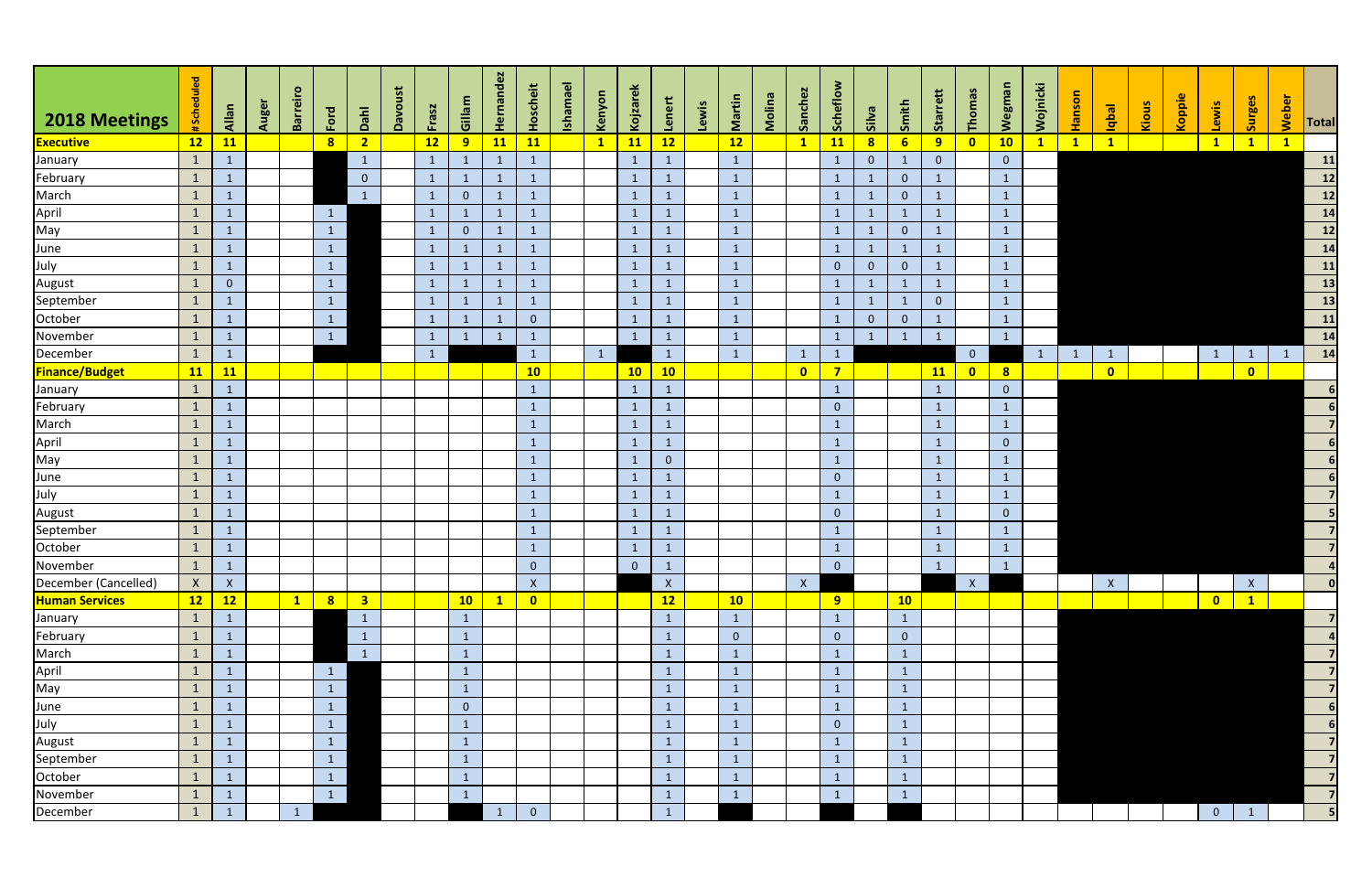| 2018 Meetings                                            | #Scheduled   | <b>Allan</b>   | Auger | Barreiro | Ford            | Dahl           | Davoust      | Frasz | Gillam         | <b>Hernandez</b> | <b>Hoscheit</b> | <b>Ishamael</b> | Kenyon       | Kojzarek       | Lenert          | Lewis          | Martin       | Molina                  | Sanchez      | Scheflow       | silva          | Smith          | Starrett       | Thomas                  | <b>Wegman</b>           | Wojnicki       | <b>Hanson</b> | <b>I</b> edpl | Kious | Koppie | Lewis        | Surges          | Weber        | <b>Total</b>   |
|----------------------------------------------------------|--------------|----------------|-------|----------|-----------------|----------------|--------------|-------|----------------|------------------|-----------------|-----------------|--------------|----------------|-----------------|----------------|--------------|-------------------------|--------------|----------------|----------------|----------------|----------------|-------------------------|-------------------------|----------------|---------------|---------------|-------|--------|--------------|-----------------|--------------|----------------|
| <mark>Jobs</mark>                                        | 12           |                |       |          | 8               | $\overline{2}$ | 11           |       | 10             | 9                |                 |                 |              |                |                 | 9              |              | $\overline{\mathbf{8}}$ |              | $\bullet$      |                |                |                | $\overline{\mathbf{8}}$ | $\overline{\mathbf{1}}$ |                |               | $\mathbf{1}$  |       |        |              |                 | $\mathbf{1}$ |                |
| January                                                  | $\mathbf{1}$ |                |       |          |                 | $\mathbf{1}$   | $\mathbf{1}$ |       | $\mathbf{1}$   | $\overline{0}$   |                 |                 |              |                |                 | $\mathbf{1}$   |              | $\overline{0}$          |              |                |                |                |                | $\overline{0}$          |                         |                |               |               |       |        |              |                 |              |                |
| February                                                 | $\mathbf{1}$ |                |       |          |                 | $\overline{0}$ | $\mathbf{1}$ |       | $\mathbf{1}$   | $\mathbf{1}$     |                 |                 |              |                |                 | $\mathbf{1}$   |              | $\mathbf{1}$            |              |                |                |                |                | $\mathbf{1}$            |                         |                |               |               |       |        |              |                 |              |                |
|                                                          | $\mathbf{1}$ |                |       |          |                 | $\mathbf{1}$   | $\mathbf{1}$ |       | $\mathbf{1}$   | $\mathbf{1}$     |                 |                 |              |                |                 | $\mathbf{1}$   |              | $\mathbf{1}$            |              |                |                |                |                | $\mathbf{1}$            |                         |                |               |               |       |        |              |                 |              |                |
|                                                          | $\mathbf{1}$ |                |       |          | $\mathbf{1}$    |                | $\mathbf{1}$ |       | $\mathbf{1}$   | $\mathbf{1}$     |                 |                 |              |                |                 | $\mathbf{1}$   |              | $\mathbf{1}$            |              |                |                |                |                | $\mathbf{1}$            |                         |                |               |               |       |        |              |                 |              |                |
|                                                          | $\mathbf{1}$ |                |       |          | $\mathbf{1}$    |                | $\mathbf{1}$ |       | $\mathbf{1}$   | $\mathbf{1}$     |                 |                 |              |                |                 | $\mathbf{1}$   |              | $\mathbf{1}$            |              |                |                |                |                | $\overline{0}$          |                         |                |               |               |       |        |              |                 |              |                |
| March<br>April<br>May<br>June<br>July<br>August          | $\mathbf{1}$ |                |       |          | $\mathbf{1}$    |                | $\mathbf{1}$ |       | $\overline{0}$ | $\mathbf{1}$     |                 |                 |              |                |                 | $\overline{0}$ |              | $\mathbf{1}$            |              |                |                |                |                | $\mathbf{1}$            |                         |                |               |               |       |        |              |                 |              |                |
|                                                          | $\mathbf{1}$ |                |       |          | $\mathbf{1}$    |                | $\mathbf{1}$ |       | $\mathbf{1}$   | $\mathbf{1}$     |                 |                 |              |                |                 | $\overline{0}$ |              | $\overline{0}$          |              |                |                |                |                | $\mathbf{1}$            |                         |                |               |               |       |        |              |                 |              |                |
|                                                          | $\mathbf{1}$ |                |       |          | $\mathbf{1}$    |                | $\mathbf{1}$ |       | $\mathbf{1}$   | $\mathbf{1}$     |                 |                 |              |                |                 | $\mathbf{1}$   |              | $\mathbf{1}$            |              |                |                |                |                | $\mathbf{1}$            |                         |                |               |               |       |        |              |                 |              |                |
| September                                                | $\mathbf{1}$ |                |       |          | $\mathbf{1}$    |                | $\mathbf{1}$ |       | $\mathbf{1}$   | $\mathbf{1}$     |                 |                 |              |                |                 | $\mathbf{1}$   |              | $\overline{0}$          |              |                |                |                |                | $\overline{0}$          |                         |                |               |               |       |        |              |                 |              |                |
| October                                                  | $\mathbf{1}$ |                |       |          | $\vert 1 \vert$ |                | $\mathbf{1}$ |       | $\mathbf{1}$   | $\mathbf{1}$     |                 |                 |              |                |                 | $\mathbf{1}$   |              | $\mathbf{1}$            |              |                |                |                |                | $\mathbf{1}$            |                         |                |               |               |       |        |              |                 |              |                |
| November                                                 | $\mathbf{1}$ |                |       |          | 1               |                | $\mathbf{1}$ |       | $\mathbf{1}$   | $\overline{0}$   |                 |                 |              |                |                 | $\mathbf{1}$   |              | $\overline{0}$          |              |                |                |                |                | $\overline{0}$          |                         |                |               |               |       |        |              |                 |              |                |
| December                                                 | $\mathbf{1}$ |                |       |          |                 |                |              |       |                |                  |                 |                 |              |                |                 |                |              | $\mathbf{1}$            |              | $\overline{0}$ |                |                |                | $\mathbf{1}$            |                         |                |               | $\mathbf{1}$  |       |        |              |                 |              |                |
| Judicial/Public Safety                                   | 12           |                |       |          |                 |                |              |       | 9 <sup>°</sup> |                  |                 |                 | $\mathbf{1}$ | 9              | 12              |                | 12           |                         | $\mathbf{1}$ |                | <b>11</b>      | 9              | 10             | $\mathbf{1}$            |                         |                |               | $\mathbf{1}$  |       |        | $\mathbf{1}$ |                 |              |                |
| January                                                  | $\mathbf{1}$ |                |       |          |                 |                |              |       | $\mathbf{1}$   |                  |                 |                 |              | $\mathbf{1}$   | $\mathbf{1}$    |                | $\mathbf{1}$ |                         |              |                | $\mathbf{1}$   | $\mathbf{1}$   |                |                         |                         |                |               |               |       |        |              |                 |              |                |
| February                                                 | $\mathbf{1}$ |                |       |          |                 |                |              |       | $\mathbf{1}$   |                  |                 |                 |              | $\mathbf{1}$   | $\mathbf{1}$    |                | $\mathbf{1}$ |                         |              |                | $\mathbf{1}$   | $\overline{0}$ | $\sqrt{1}$     |                         |                         |                |               |               |       |        |              |                 |              |                |
| March<br>April<br>May<br>June<br>July<br>August          | $\mathbf{1}$ |                |       |          |                 |                |              |       | $\mathbf{1}$   |                  |                 |                 |              | $\mathbf{1}$   | $\mathbf{1}$    |                | $\mathbf{1}$ |                         |              |                | $\mathbf{1}$   | $\mathbf{1}$   | $\blacksquare$ |                         |                         |                |               |               |       |        |              |                 |              |                |
|                                                          | $\mathbf{1}$ |                |       |          |                 |                |              |       | $\mathbf{1}$   |                  |                 |                 |              | $\mathbf{1}$   | $\mathbf{1}$    |                | $\mathbf{1}$ |                         |              |                | $\mathbf{1}$   | $\mathbf{1}$   | $\mathbf{1}$   |                         |                         |                |               |               |       |        |              |                 |              | $\overline{7}$ |
|                                                          | $\mathbf{1}$ |                |       |          |                 |                |              |       | $\mathbf{1}$   |                  |                 |                 |              | $\mathbf{1}$   | $\mathbf{1}$    |                | $\mathbf{1}$ |                         |              |                | $\mathbf{1}$   | $\mathbf{1}$   | -1             |                         |                         |                |               |               |       |        |              |                 |              |                |
|                                                          | $\mathbf{1}$ |                |       |          |                 |                |              |       | $\overline{0}$ |                  |                 |                 |              | $\overline{0}$ | $\mathbf{1}$    |                | $\mathbf{1}$ |                         |              |                | $\mathbf{1}$   | $\mathbf{1}$   | -1             |                         |                         |                |               |               |       |        |              |                 |              |                |
|                                                          | $\mathbf{1}$ |                |       |          |                 |                |              |       | $\mathbf{1}$   |                  |                 |                 |              | $\mathbf{1}$   | $\mathbf{1}$    |                | $\mathbf{1}$ |                         |              |                | $\mathbf{1}$   | $\overline{0}$ |                |                         |                         |                |               |               |       |        |              |                 |              | 6 <sup>1</sup> |
|                                                          | $\mathbf{1}$ |                |       |          |                 |                |              |       | $\mathbf{1}$   |                  |                 |                 |              | $\mathbf{1}$   | $\mathbf{1}$    |                | $\mathbf 1$  |                         |              |                | $\mathbf{1}$   | $\mathbf{1}$   |                |                         |                         |                |               |               |       |        |              |                 |              | $\overline{7}$ |
| September                                                | $\mathbf{1}$ |                |       |          |                 |                |              |       | $\mathbf{1}$   |                  |                 |                 |              | $\mathbf{1}$   | $\mathbf{1}$    |                | $\mathbf{1}$ |                         |              |                | $\mathbf 1$    | $\mathbf{1}$   | $\overline{0}$ |                         |                         |                |               |               |       |        |              |                 |              |                |
| October<br>November<br>December                          | $\mathbf{1}$ |                |       |          |                 |                |              |       | $\mathbf{1}$   |                  |                 |                 |              | $\mathbf{1}$   | $\mathbf{1}$    |                | $\mathbf{1}$ |                         |              |                | $\mathbf{1}$   | $\mathbf{1}$   | $\mathbf{1}$   |                         |                         |                |               |               |       |        |              |                 |              |                |
|                                                          | $\mathbf{1}$ |                |       |          |                 |                |              |       | $\overline{0}$ |                  |                 |                 |              | $\overline{0}$ | $\vert 1 \vert$ |                | $\mathbf{1}$ |                         |              |                | $1 \mid$       | $1 \mid 1$     |                |                         |                         |                |               |               |       |        |              |                 |              |                |
|                                                          | $\mathbf{1}$ |                |       |          |                 |                |              |       |                |                  |                 |                 | $\mathbf{1}$ |                | $\mathbf{1}$    |                | $\mathbf{1}$ |                         |              |                |                |                |                | $\mathbf{1}$            |                         |                |               | $\mathbf{1}$  |       |        | $\mathbf{1}$ |                 |              |                |
| Legislative/Grants                                       | 12           | 9              |       |          |                 |                |              |       |                | 11               |                 |                 |              |                |                 | 8              |              |                         | $\mathbf{1}$ |                | 10             |                | 10             | 10                      |                         | 10             | $\mathbf{1}$  | $\mathbf{1}$  |       |        | $\mathbf{1}$ | $\mathbf{1}$    | $\vert$ 1    |                |
| January                                                  | $\mathbf{1}$ | $\overline{0}$ |       |          |                 |                |              |       |                | $\mathbf{1}$     |                 |                 |              |                |                 | $\mathbf{1}$   |              |                         |              |                | $\mathbf{1}$   |                | $\mathbf{1}$   | $\mathbf{1}$            |                         | $\mathbf{1}$   |               |               |       |        |              |                 |              |                |
| February                                                 | $\mathbf{1}$ | $\mathbf{1}$   |       |          |                 |                |              |       |                | $\mathbf{1}$     |                 |                 |              |                |                 | $\mathbf{1}$   |              |                         |              |                | $\mathbf{1}$   |                | $\overline{1}$ | $\mathbf 1$             |                         | $\mathbf{1}$   |               |               |       |        |              |                 |              |                |
|                                                          | $\mathbf{1}$ | $\mathbf{1}$   |       |          |                 |                |              |       |                | $\mathbf{1}$     |                 |                 |              |                |                 | $\overline{0}$ |              |                         |              |                | $\overline{0}$ |                | $\mathbf{1}$   | 1                       |                         | $\mathbf{1}$   |               |               |       |        |              |                 |              |                |
|                                                          | $\mathbf{1}$ | $\mathbf{1}$   |       |          |                 |                |              |       |                | $\mathbf{1}$     |                 |                 |              |                |                 | $\mathbf{1}$   |              |                         |              |                |                |                |                | $\mathbf{1}$            |                         | $\mathbf{1}$   |               |               |       |        |              |                 |              | 7              |
|                                                          | $\mathbf{1}$ | $\mathbf{1}$   |       |          |                 |                |              |       |                | $\overline{0}$   |                 |                 |              |                |                 | $\overline{0}$ |              |                         |              |                | $\mathbf{1}$   |                | $\sqrt{1}$     | $\mathbf{1}$            |                         | $\mathbf{1}$   |               |               |       |        |              |                 |              |                |
|                                                          | $\mathbf{1}$ | $\mathbf{1}$   |       |          |                 |                |              |       |                | $\mathbf{1}$     |                 |                 |              |                |                 | $\overline{0}$ |              |                         |              |                | $\mathbf{1}$   |                | $\mathbf{1}$   | $\mathbf{1}$            |                         | $\mathbf{1}$   |               |               |       |        |              |                 |              |                |
| March<br>March<br>April<br>May<br>June<br>July<br>August | $\mathbf{1}$ | $\mathbf{1}$   |       |          |                 |                |              |       |                | $\mathbf{1}$     |                 |                 |              |                |                 | $\mathbf{1}$   |              |                         |              |                |                |                | $\overline{1}$ | $\vert$ 1               |                         | $\mathbf{1}$   |               |               |       |        |              |                 |              | $\overline{7}$ |
|                                                          | $\mathbf{1}$ | $\mathbf 0$    |       |          |                 |                |              |       |                | $\mathbf{1}$     |                 |                 |              |                |                 | $\mathbf{1}$   |              |                         |              |                | $\mathbf{1}$   |                | $\mathbf{1}$   | $\mathbf{0}$            |                         | $\overline{0}$ |               |               |       |        |              |                 |              | $\vert$        |
| September                                                | $\mathbf{1}$ | $\mathbf{1}$   |       |          |                 |                |              |       |                | $\mathbf{1}$     |                 |                 |              |                |                 | $\mathbf{1}$   |              |                         |              |                |                |                | $\overline{0}$ | 1                       |                         | $\mathbf{1}$   |               |               |       |        |              |                 |              |                |
| October                                                  | $\mathbf{1}$ | $\mathbf{1}$   |       |          |                 |                |              |       |                | $\mathbf{1}$     |                 |                 |              |                |                 | $\mathbf{1}$   |              |                         |              |                | $\mathbf{1}$   |                | $\sqrt{1}$     | $\mathbf{1}$            |                         | $\mathbf{1}$   |               |               |       |        |              |                 |              |                |
| November                                                 | $\mathbf{1}$ | $\mathbf{1}$   |       |          |                 |                |              |       |                | $\mathbf{1}$     |                 |                 |              |                |                 | $\mathbf{1}$   |              |                         |              |                | $\mathbf{1}$   |                | $\mathbf{1}$   | $\mathbf{1}$            |                         | $\mathbf{1}$   |               |               |       |        |              |                 |              |                |
| December                                                 | $\mathbf{1}$ |                |       |          |                 |                |              |       |                | $\mathbf{1}$     |                 |                 |              |                |                 |                |              |                         |              |                |                |                |                |                         |                         |                | $\vert$ 1     | $\mathbf{1}$  |       |        | $\mathbf{1}$ | $\vert 1 \vert$ | $\vert$ 1    | $\overline{7}$ |